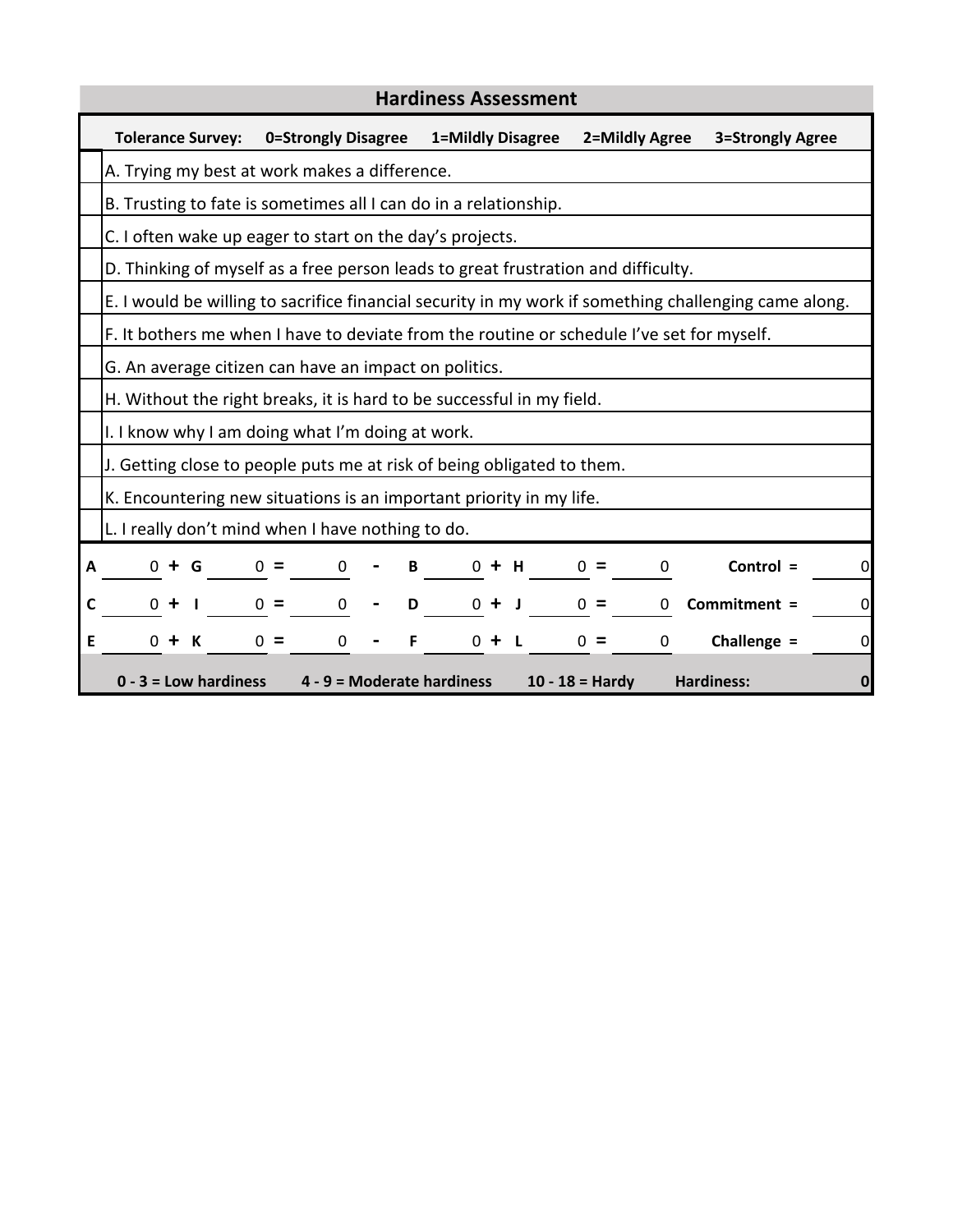| <b>Life Change Index</b>                |     |   |                                           |    |   |  |  |  |
|-----------------------------------------|-----|---|-------------------------------------------|----|---|--|--|--|
| Work                                    |     | # | <b>Health</b>                             |    | # |  |  |  |
| Change to a new type of work            |     |   | Very serious illness or injury            | 74 |   |  |  |  |
| Change in your work conditions          |     |   | Moderately severe illness or injury       | 44 |   |  |  |  |
| Change in your work responsibilities    |     |   | Illness or injury less serious than above | 20 |   |  |  |  |
| Taking courses to help you              |     |   | <b>Personal and Social</b>                |    |   |  |  |  |
| Troubles at work                        |     |   | Change in personal habits                 | 26 |   |  |  |  |
| Major business readjustment             |     |   | Beginning or ending school                | 38 |   |  |  |  |
| Loss of your job                        |     |   | Change of school or college               | 35 |   |  |  |  |
| Retirement                              | 52  |   | Change in political beliefs               | 24 |   |  |  |  |
| <b>Home and Family</b>                  |     |   | Change in religious beliefs               | 29 |   |  |  |  |
| Change in residence                     | 40  |   | Change in social activities               | 27 |   |  |  |  |
| Major change in living conditions       | 42  |   | Vacation                                  | 24 |   |  |  |  |
| Change in family get-togethers          |     |   | New, close, personal relationship         | 37 |   |  |  |  |
| Change in family member health/behavior |     |   | Engagement to marry                       | 45 |   |  |  |  |
| Marriage                                |     |   | Personal relationship problems            | 39 |   |  |  |  |
| Pregnancy                               |     |   | Sexual difficulties                       | 44 |   |  |  |  |
| Miscarriage                             |     |   | An accident                               | 48 |   |  |  |  |
| Birth (or adoption) of a child          |     |   | Minor violation of the law                | 20 |   |  |  |  |
| Spouse begins or stops work             |     |   | Being held in jail                        | 75 |   |  |  |  |
| Change in arguments with spouse         |     |   | Major decision about your future          | 51 |   |  |  |  |
| Problems with relatives or in-laws      |     |   | Major personal achievement                | 36 |   |  |  |  |
| Parents divorce                         |     |   | Death of a close friend                   | 70 |   |  |  |  |
| A parent remarries                      |     |   | <b>Financial</b>                          |    |   |  |  |  |
| Separation from spouse/family           |     |   | Major loss of income                      | 60 |   |  |  |  |
| Child leaves home                       |     |   | \Major increase in income                 | 38 |   |  |  |  |
| Relative moves in with you              | 59  |   | Loss/damage to personal property          | 43 |   |  |  |  |
| <b>Divorce</b>                          | 96  |   | Major purchase                            | 37 |   |  |  |  |
| Birth of a grandchild                   |     |   | Minor purchase                            | 20 |   |  |  |  |
| Death of spouse                         | 119 |   | Credit difficulties                       | 56 |   |  |  |  |
| Death of child                          |     |   | <b>Your Score:</b>                        |    | 0 |  |  |  |
| Death of parent or sibling              |     |   |                                           |    |   |  |  |  |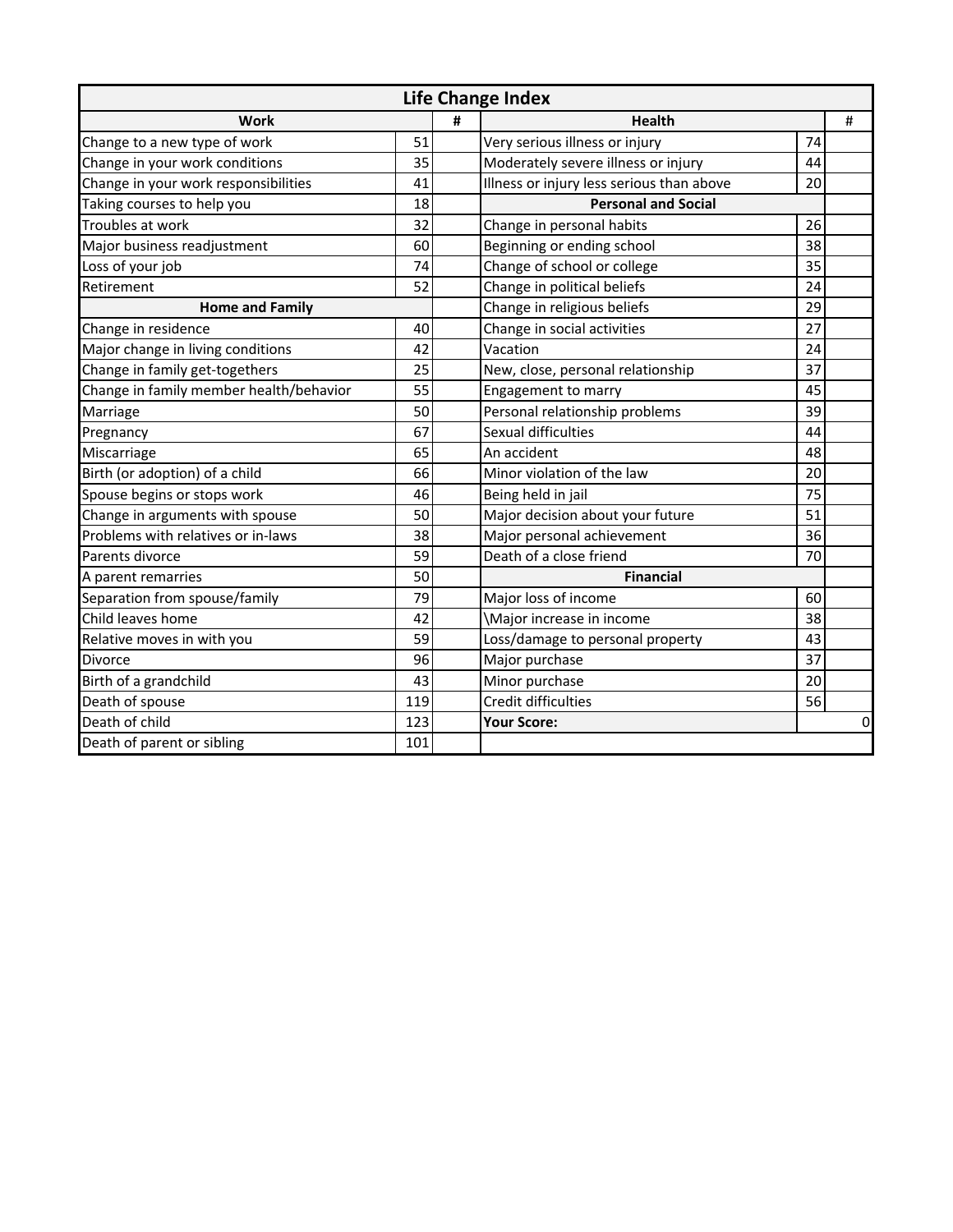## Low recent Life Changes Score (0 to 199)

Your recent life changes proved to be few in number and low in demand — as measured by their recent life change severity units. As a consequence of this low level of recent life changes, your illness risk over the next year is also low. Only 1 out of 10 individuals in this range of life change stress will become ill over the following year. An exception to low life changes and subsequent good health is seen when a person's low life change year immediately follows a year, or several years, of very high life change stress. Look at former Presidents of the United States the year after they leave office.

## Moderate recent Life Changes Score (200 to 299)

Most Americans report a moderate level of recent life changes, and these changes tend to make up a moderate degree of stress. Americans tend to experience some changes at work, changes in their living conditions, family and personal life changes, and financial changes, every year. As a general rule, 3 persons out of 10 who experience a moderate Recent Life Changes Score will go on to develop an illness over the following year. This illness will likely be one of moderate severity.

Estimates of the stressfulness of life change events have increased over the past decades. High scoring events have gone up about 20%. For example, in 1967, death of a spouse was estimated to be 100 units of stress compared to 119 units in 1997. Low scoring events have nearly doubled! Taking a vacation in 1967 was 13 units compared to 24 stress units in 1997. Therefore, life is becoming more stressful even if we don't increase our usual yearly number of life change events!

## Elevated recent Life Changes Score (300 to 449)

A yearly recent life changes score in the elevated range is associated with an elevated risk for upcoming illness. For persons in this range, 1 out of 2 will likely experience an illness over the following year. More than one illness may also occur, and some of these illnesses may be rather severe. The strain on the body from elevated life change stress can impair, among other things, normal immune function. Accidents also become more likely for persons in this recent life change range. One large study of recent life changes and automobile accidents found that not only did the drivers of the car involved in an accident report an elevated level score for recent life changes, but so did passengers! It appears that our usual care to avoid risks becomes as impaired as our immune system during these periods of elevated life change stress.

## High recent Life Changes Score (450 and higher)

A high recent life change score means not only that several life changes have occurred but also that some of these changes had very high stress values. This high recent life change stress load is called a "life crisis." Persons experiencing a life crisis have a 2 out of 3 chance of developing one or more illnesses, and/or accidents, during the following year. The bad news about being in a life crisis is the illness and accident vulnerabilities brought about tend to be severe — such as a heart attack. The good news is that most people do not remain in a life crisis for more than a year or two. That's because subsequent illnesses and accidents demand their attention and they begin to cultivate important stress management and life style coping capabilities. T.H. Holmes and T.H. Rahe. *"The Social Readjustment Rating Scale" Journal of Psychosomatic Research.*